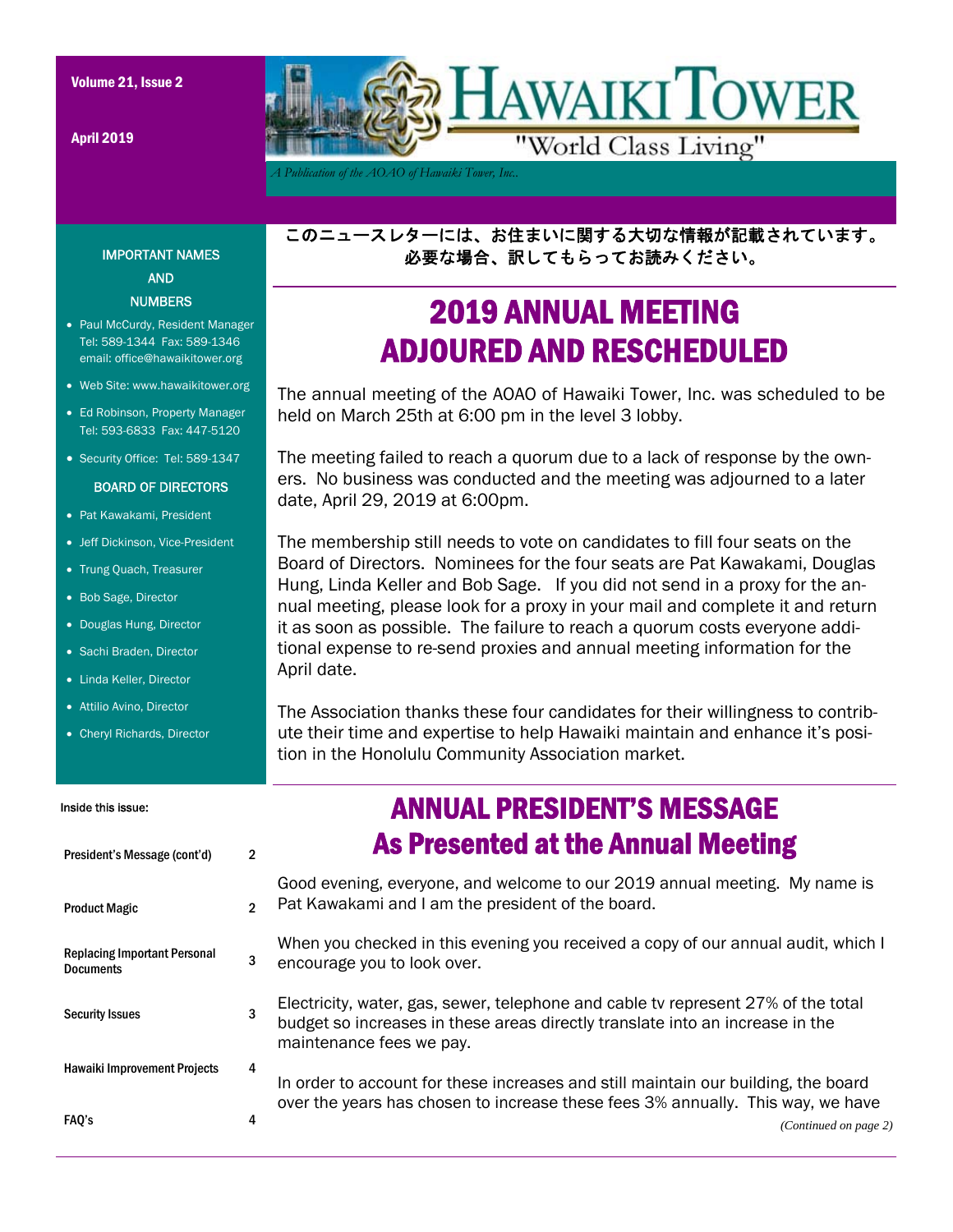### PRESIDENT'S MESSAGE (cont'd)

*(Continued from page 1)* 

been able to avoid the roller coaster increases in fees that other properties experience.

It remains challenging to find innovative, cost effective ways to control costs while maintaining our superior level of service, enviable maintenance fees and high property values. Maintenance fees at neighboring properties average 70% higher than Hawaiki.

One of the most significant ways we have managed to accomplish this is the partnership between Paul and Kevin and the Board. Advanced training programs and pay incentives offered on a project basis have meant that a considerable amount of work can be done in-house rather than outsourced. This year project savings totaled \$130,000. The energy efficient programs that we instituted over the years continue to contribute to the savings. In 2018 alone, the savings to the association was \$917,000 and cumulatively, over the years, \$11,300,000.

In 2019 we are looking at the completion of the building painting and adding more security cameras around the property.

In closing, I'd like to thank our management staff, Paul, Kevin and Rheva, Ed Robinson and Annie Kekoolani from Hawaiiana Management Company and John Morris, our legal adviser. Also, I'd like to express our appreciation to the members of the Board who volunteer their time and talents, bringing a variety of experiences to the table.

Thank you all again for joining us this evening.

### COMMON HOUSEHOLD PRODUCT IS MAGIC

Most of us already know that a teaspoon of baking soda in the batter will make the muffins rise, but who knew that a pinch of it mixed with scrambled eggs will make them fluffier or added to water will make steamed vegetables stay green?

Aside from cooking, however, everyone knows that an open box of baking soda in the fridge will absorb strong odors. But did you also know that baking soda in the bath water can relieve itchy skin caused by bug bites or poison ivy? And that pouring a cup of baking soda followed by a cup of hot vinegar down a stopped up drain will unclog it? Baking soda also can be used to polish tarnished silver, remove rust stains, extinguish a grease fire, freshen toothbrushes and clean dishwashers and coffee makers. Add it



to kitty litter and the laundry to help freshen and deodorize. Sprinkle baking soda on a wet sponge to scrub residue off a cast-iron skillet. Or use it on sidewalk and driveway cracks as a non-toxic weed killer. A dusting of it around pet food bowls will keep ants away too.

A couple of cautions about baking soda, though: Its magic powers fade with time, so check the expiration date on the box. Most important, don't mix it with other cleaning products. The chemical reaction could be toxic.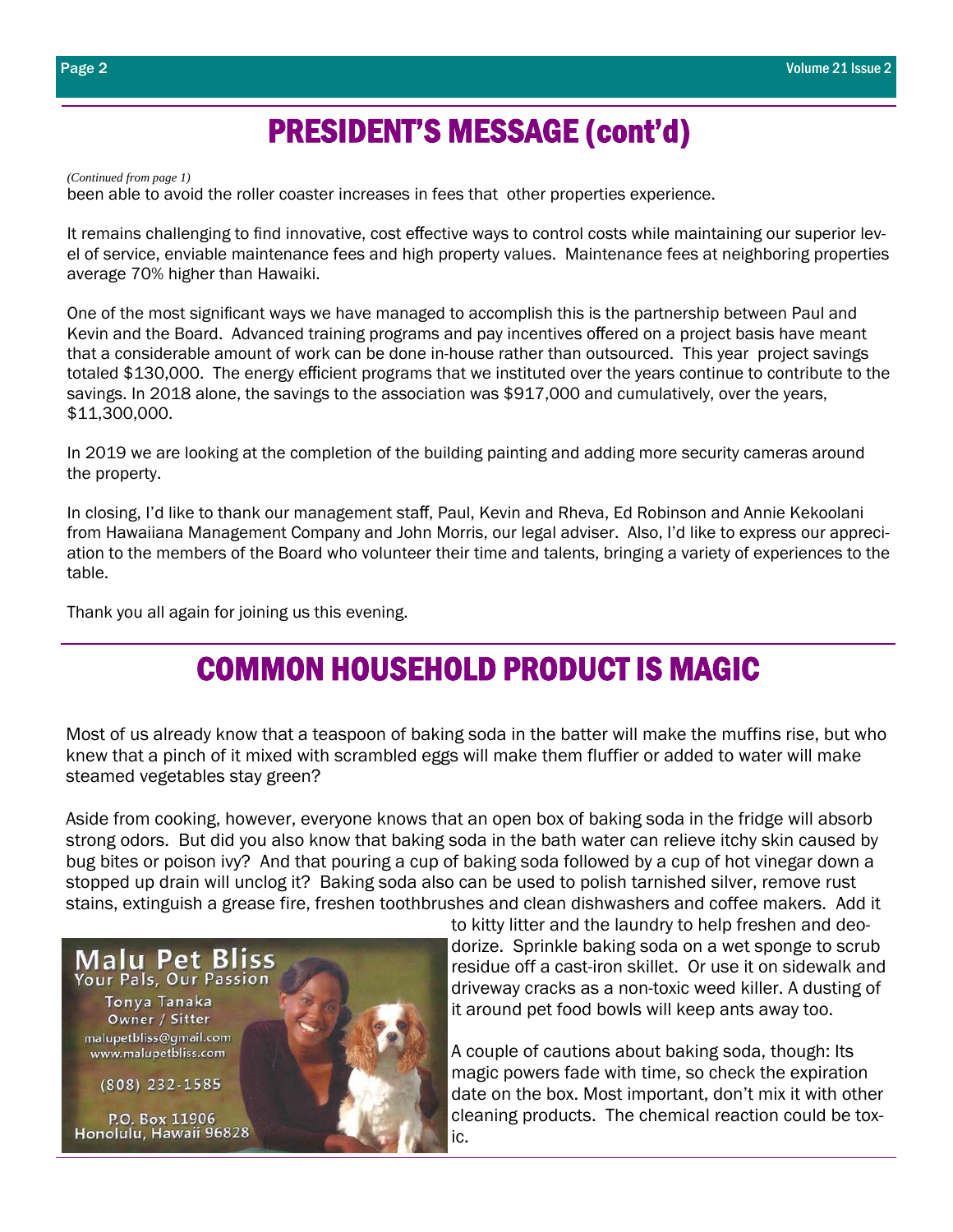### Replacing Important Personal **Documents**

Important personal documents, like passports, birth and marriage certificates and Social Security cards, often are necessary for you and your family to access a number of government benefits and services. When those records are lost, stolen or damaged, you'll need to find copies and replacements.

#### Passport

A lost or stolen passport should be reported immediately to the U.S. State Department at 1-877-487-2778. You'll need to submit forms DS-11 and DS-64 in person at a passport agency or acceptance facility. If you find your passport after reporting it lost, return it to the State Department; you won't be able to use it to travel. If you lose your passport overseas, contact the local U.S. embassy or consulate. Find more information at travel.state.gov/passport/lost/lost\_848.html.

#### Life Event Certificates

Birth, marriage, divorce and death certificates are state records. To obtain a copy, contact the state office where the life event occurred. A complete list of state and territory offices is available at www.cdc.gov/nchs/w2w.htm.

#### Social Security Card

If you know your Social Security number, you may not need to replace your Social Security card if it's lost. You can collect Social Security benefits, get a job and apply for many government benefits and services with only your number. If you want to replace the card, mail or take documents that prove your identity (a current driver's license or U.S. passport) and citizenship (U.S. birth certificate or U.S. passport) to a local Social Security office.

#### Military Service Records

Copies of military service records typically are necessary to apply for government programs available for veterans, including health care, retirement or education benefits. The National Archives stores copies of all veterans' services records. Apply online to receive a copy of yours or an immediate family member's if they are deceased. You can also replace lost military medals and awards. Go to www.archives.gov/ veterans/military-service-records/.

These vital records and others, such as tax returns and school records, can be replaced. A complete list of tips on how to obtain all your personal records is available at www.usa.gov/Citizen/Topics/Family-Issues/Vital-Docs.shtml.



### SECURITY ISSUES

As much as we would like to be, the Association can never be free of crime. For example, it is possible for someone to enter the property under false pretenses to commit crimes, for residents to commit crimes against their neighbors, for guests of residents to commit crimes and for employees to commit crimes. As a result, the Association is not and can never be free of crime and cannot guarantee your safety or security. You should NOT rely on the Association to protect you from loss or harm you should provide for your own security by taking common sense precautions such as carrying insurance against loss; keeping your doors closed and locked; refusing to open your door to strangers; asking workmen for identification; installing a security system; locking your car and bicycle; etc. Please report any suspicious activity immediately to security (589-1347) or the Honolulu Police Department (911).